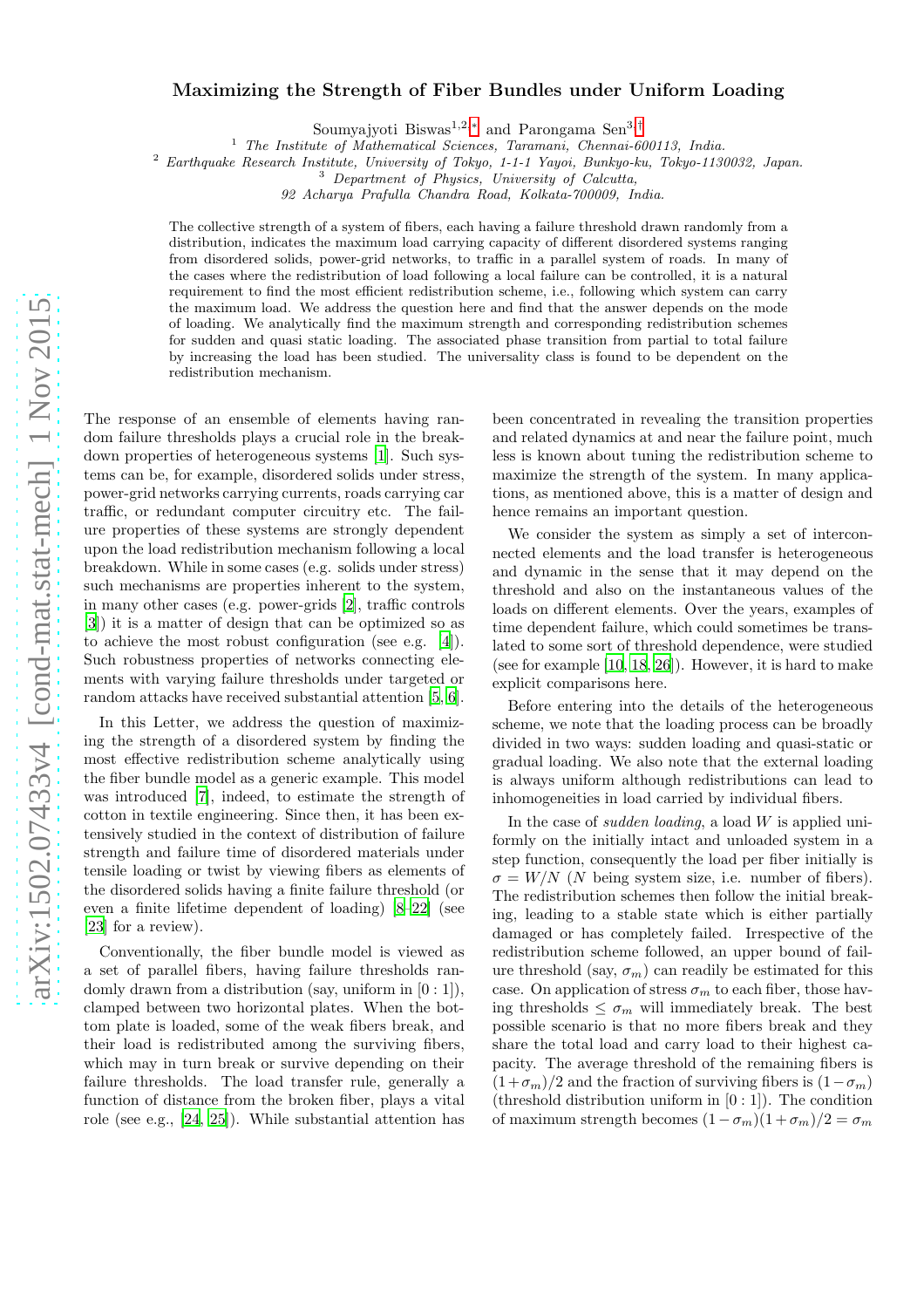i.e.,  $\sigma_m = \sqrt{2} - 1$ . For arbitrary threshold distribution, the condition is  $\int_{a}^{\infty} f p(f) df = \sigma_m$ , where  $p(f)$  is a thresh- $\sigma_m$ <br>old distribution function, i.e. total remaining threshold should be equal to total load (see Supplemental Material). This limiting value is obtained without assuming any particular load redistribution scheme and it is worthwhile to find out at least one scheme which can lead to this limiting behavior.

The uniform load redistribution is a homogeneous scheme which can give a loading capacity equal to 1/4 [\[23\]](#page-4-11), much less than the maximum value derived above. Hence we use a heterogeneous scheme to explore the possibility of obtaining a failure threshold larger than 1/4.

Particularly, we have considered the case where the load received by the  $i$ -th fiber in a given redistribution process is proportional to  $(f_i - \sigma_i)^b$ , where  $\sigma_i$  and  $f_i$ are respectively the load and failure threshold of the  $i$ -th fiber. The limit  $b = 0$  is the well studied [\[23](#page-4-11)] uniform load redistribution. We have numerically obtained the critical loads for different b values, which also depend on whether the load is applied suddenly or quasi-statically. We could analytically calculate the limiting cases of critical load and have found that the most robust condition (highest value of critical load) arises for  $b = 1$  in sudden loading and  $b \to \infty$  for quasi-static loading (effectively for  $b \approx 10$ ) or above).

Furthermore, from the point of view of phase transition between partial and complete failures, we have found that for  $0 \leq b < 1$ , the order parameter exponent value remains the same. But for  $b \geq 1$  it is different, showing a different universality class than that of the uniform load sharing one. The dynamics, and hence the system size dependence of the relaxation time near the critical point depends strongly on the loading mechanism.

A natural expectation for a better scheme is to assume that the stronger fibers should get a higher share. However, the effectively stronger fibers are those which have higher difference between the failure threshold and the load it presently carries. Hence, we consider that the load received by the *i*-th fiber having stress  $\sigma_i$  and failure threshold  $f_i$  is  $x_i = A(f_i - \sigma_i)^b w_e$ , where  $w_e$  is the excess load to be redistributed in a given step and b is a parameter. In general, the redistribution can be a many step process, but let us consider the first step only, such that  $\sigma_i = \sigma$  and  $w_e = \sigma^2 N$  (since in the first step  $\sigma N$ number of fibers will break each having load  $\sigma$ ). The normalization (or, load conservation) condition reads

$$
\sum_{i \in survivingfibers} \int_{\sigma}^{1} \left[ A(f_i - \sigma)^b \sigma^2 N + \sigma \right] P(f_i) df_i = \sigma N,
$$
\n(1)

with  $\sigma N$  being the applied load and  $P(f) \propto 1/(1-\sigma)$ (this is essentially the normalized distribution of thresholds of remaining fibers), giving  $A = (b+1)/(N(1-\sigma)^{b+1})$ 

<span id="page-1-0"></span>

FIG. 1: (Color online) The phase diagram in the  $b - \sigma_c$ plane is shown for (a) sudden and (b) quasistatic loading for various fractional errors in the knowledge of the threshold values of the individual fibers (curves are from top to below for  $e = 0.0, 0.1, 0.2, 0.3, 0.4, 0.5, 0.75$ . The upper bounds for both cases are shown which are reached for  $b = 1$  (a) and  $b \rightarrow \infty$  (b).

(see Supplemental Material for calculation). Hence the load received by the *i*-th fiber in the first redistribution step, having failure threshold  $f_i$  following the sudden application of load per fiber value  $\sigma$  is

$$
x(f_i) = \frac{\sigma^2(b+1)}{(1-\sigma)^{b+1}} (f_i - \sigma)^b.
$$
 (2)

Now, the redistribution will occur only once (no recursive dynamics) if after the first redistribution all fibers have force lower than their respective thresholds i.e.,  $x(f_i)$  +  $\sigma \langle f_i \rangle$  for all  $i \in \text{surviving fibers.}$  (i) For  $b = 1$ , this inequality leads to

$$
f_i\left[\frac{2\sigma^2}{(1-\sigma)^2} - 1\right] > \sigma\left[\frac{2\sigma^2}{(1-\sigma)^2} - 1\right],\tag{3}
$$

which is generally satisfied (since for surviving fibers  $f_i > \sigma$ ) upto a critical  $\sigma_c$  where  $2\sigma_c^2/(1-\sigma_c)^2 = 1$  or,  $\sigma_c = \sqrt{2} - 1$ . But this is the maximum possible sustainable load per fiber value, implying for  $b = 1$ , the maximum strength is achieved and that is a single step redistribution (see Fig. [1\)](#page-1-0); (ii) For  $b \geq 1$ , the condition for recursive dynamics leads to a lower bound for failure strength, given by  $\sigma_l = \frac{\sqrt{1+b}-1}{b}$  (see Supplemental Material for derivation).

The exponent values of the failure transition can be estimated for different b values. Particularly, the order parameter exponent value can be analytically found for  $b = 1$  and is known for  $b = 0$ . The well studied case of  $b = 0$  gives the order parameter variation as  $O = U(\sigma)$  –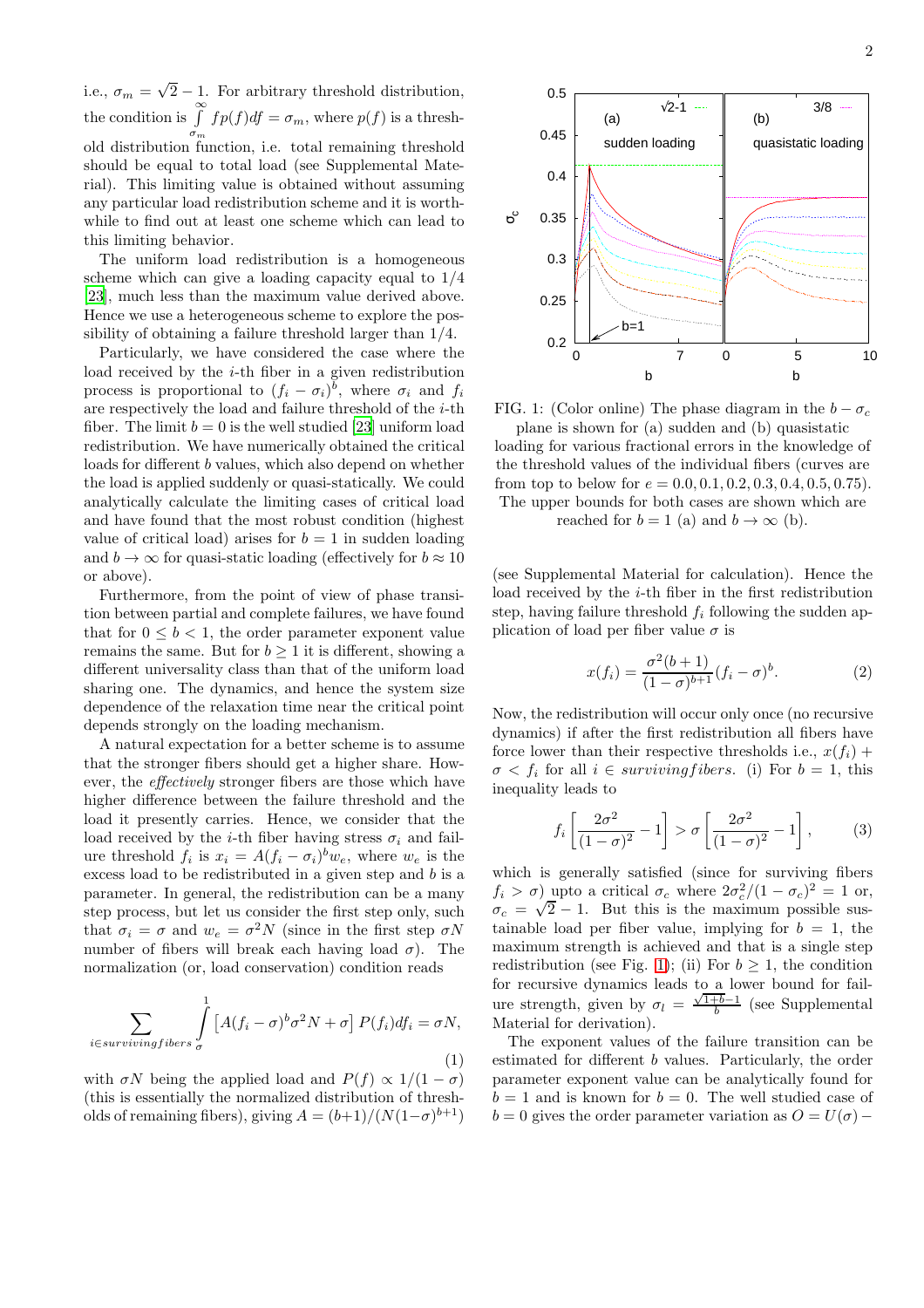<span id="page-2-1"></span>

FIG. 2: (Color online) The variations of the derivative of order parameter are shown for different b values for (a) sudden and (b) quasi-static loading. The quantity is inverse of  $1 - \zeta$  (see Eq. [\(4\)](#page-2-0)), which is also used as an alternative order parameter. These indicate that the order parameter exponent value  $\beta = 1/2$ , for  $b < 1$ . For  $b \geq 1, \beta' = 0$ , i.e. the curves gradually become

horizontal.

<span id="page-2-2"></span>

FIG. 3: (Color online) The main panel shows the variations of maximum relaxation times (pre-critical and post-critical) with b for different system sizes. As  $b \rightarrow 0$ , the  $N^{1/3}$  behavior is maintained (see inset). But as b is increased, the power-law behavior is lost. For  $b \geq 1$ , system size dependence is almost non-existent. These data are for sudden loading. For gradual loading

similar behavior is seen, as the two versions are equivalent as far as the dynamics on or around critical point is concerned.

 $U(\sigma_c) = C(\sigma_c - \sigma)^{\beta}$ , with  $\beta = 1/2$  [\[23\]](#page-4-11), where  $U(\sigma)$ is the fraction of surviving fibers under a load per fiber value  $\sigma$ . This definition is, however, difficult to follow in the numerical measures where the quantity  $U(\sigma_c)$  is not known exactly. A different order parameter measure, called the branching ratio  $\zeta$ , was proposed in [\[27\]](#page-4-17) (see also

[\[28\]](#page-4-18)). It was defined as  $\zeta = 1 - n_0 / \sum_{t=0}^{t_{max}} n_t$ , where  $n_0$  is the number of failed fibers immediately following a load increase (necessarily small amount) and the sum is the total number of fibers failed due to these initial failures. Then the quantity  $1 - \zeta$  near the critical point follows  $1 - \zeta \sim (\sigma_c - \sigma)^{\beta'}$ . The exponents  $\beta$  and  $\beta'$  need not be equal in general. The quantity  $\sum^{t_{max}}$  $\sum_{t=0}$   $n_t$  is essentially the change in the number of fibers following a small increase in the load, or in other words is proportional to  $|dU/d\sigma|$ . But near the critical point

<span id="page-2-0"></span>
$$
\left|\frac{dU}{d\sigma}\right|^{-1} \sim 1 - \zeta \sim (\sigma_c - \sigma)^{\beta - 1}.
$$
 (4)

This leads to the relation  $\beta = 1 - \beta'$ . Incidentally, for  $b = 0, \ \beta = 1/2, \text{ giving } \beta = \beta' \text{ in that case. However,}$ for  $b = 1$  the redistribution process has been shown to be single step and  $U(\sigma) = 1 - \sigma$ . Therefore,  $O = U(\sigma)$  –  $U(\sigma_c) = (\sigma_c - \sigma)$ , giving  $\beta = 1$ . On the other hand, since there is no avalanche in this case until the failure point,  $1-\zeta = 1$  for  $\sigma < \sigma_c$  and 0 at  $\sigma = \sigma_c$  (one may think this as a zero value of the exponent  $\beta'$ ).

Interestingly, the exponent  $\beta$  seems to have a value close to 0.5 for  $b < 1$  (see Fig. [2](#page-2-1) (a); (b) shows the same for gradual loading). For  $b > 1$ ,  $\beta$  remains equal to 1, however, the value of  $|dU/d\sigma|$  shows a sudden change at  $\sigma_l$ , where the redistribution process starts extending to more than one step.

Another way to probe the critical behavior is to look at the relaxation time at (or very near to) the failure point. It is known that at the critical point, the relaxation time scales as  $\tau \sim N^{\alpha}$ , with  $\alpha = 1/3$  for  $b = 0$  [\[25](#page-4-13), [29\]](#page-4-19). But for  $b > 0$  the power law scaling seems to be lost, with  $\tau$  becoming almost independent of N for  $b > 1$  (see Fig. [3\)](#page-2-2). Here we have shown the behavior of both the precritical relaxation time (the relaxation time in the last stable configuration of the model) and the post-critical relaxation time (the relaxation time in the first condition of complete failure).

Apart from the sudden loading limit discussed so far, the other extreme is the quasi static loading. Here at every step the load is uniformly increased on all the surviving fibers until the weakest one breaks. The loading is then stopped until the system goes to the next stable state by local failures and subsequent stress redistribution. After the relaxation to a stable state the system is further loaded to continue the dynamics (system relaxation assumed to be much faster than external loading rate). By observation it is seen that the failure threshold increases with  $b$ . For a very large  $b$ , any redistribution of the load will essentially be eaten-up by the fiber(s) with largest  $(f_i - \sigma_i)$  value(s). Therefore, in the situation where the load is gradually increased upto the point where a fiber with strength  $f$  has broken, the load profile will be like the one schematically depicted in Fig. [4](#page-3-0)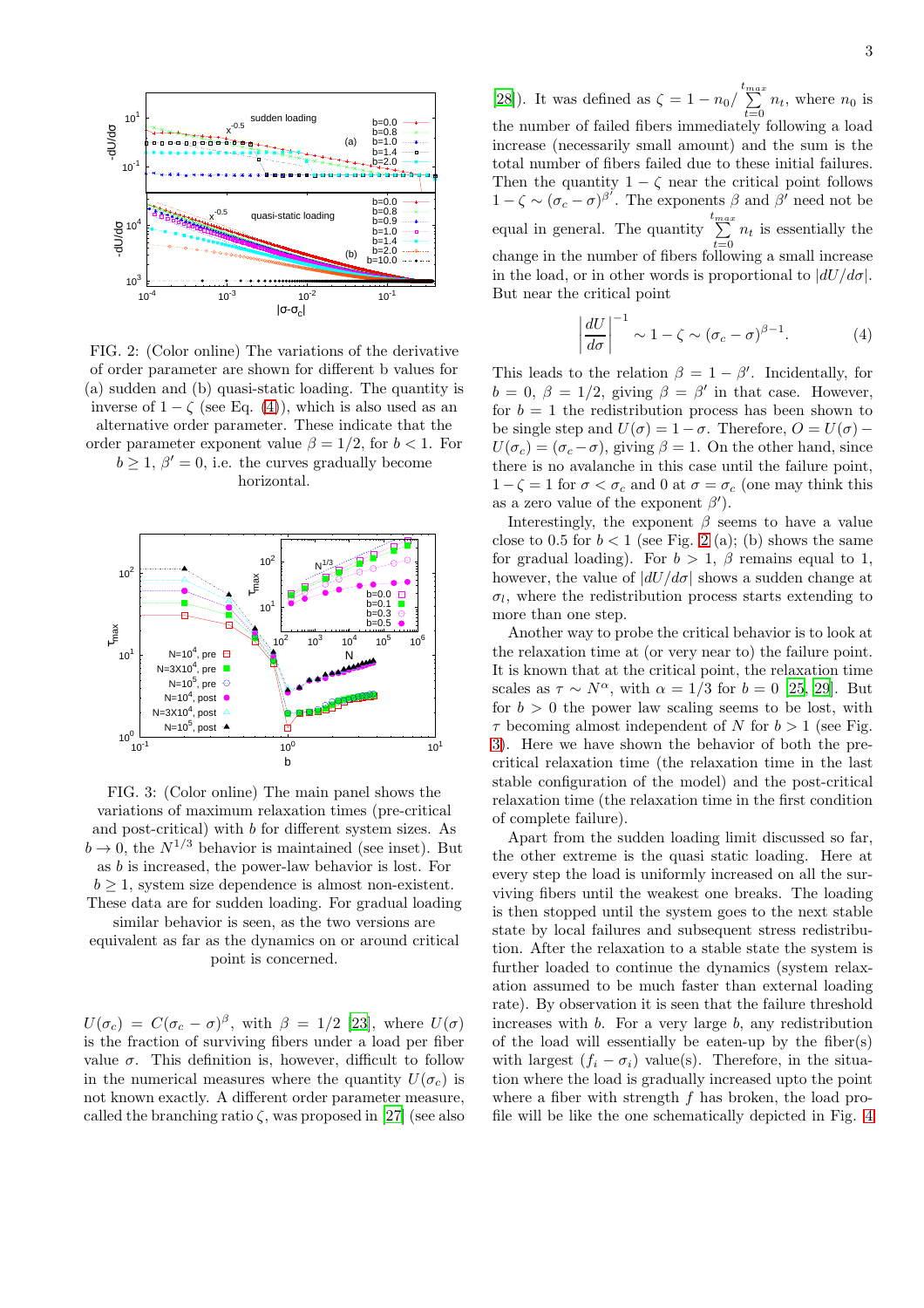<span id="page-3-0"></span>



increasing order of their threshold value. The black triangle on the left are the broken fibers. The grey area denotes the load. There is a uniform external loading. The redistributed load of the broken fiber is dumped on the right hand corner triangle, because for those fibers

 $f_i - \sigma_i$  were highest. (b) shows the extreme limit, beyond which all fibers will break together. Simulation results for  $b = 10$  supporting the above picture is shown at  $(c)$ .

(a). The redistributed load will be piled up in the right hand corner in the form of a triangle and there will be a uniform loading for the other fibers, which is due to the uniform load increase mechanism. Now, the extreme end of this process is the one depicted in Fig. [4](#page-3-0) (b). Here  $f_m = 1/2$  and beyond this point all remaining fiber has  $(f_i - \sigma_i)$  values equal to each other. Hence, a further increase in the load will result in the complete collapse of the system. This is, therefore, is the point where the system carries maximum load using gradual loading. The total load (per fiber) carried by the system at this point

is  $\int$  $1/2$  $\sigma d\sigma = 3/8$ . Therefore, maximum failure threshold

for gradual loading is  $\sigma_c^{grad} = 3/8$ , for uniform threshold distribution in [0 : 1], and is obtained in the limit  $b \to \infty$ . In practice, for  $b \approx 10$  the maximum value is almost achieved. Fig. [4](#page-3-0) (c) depicts the situation when the simulation is done for  $b = 10$ .

The universality class in this case is determined as before. The derivative of the order parameter diverges with  $|\sigma_c - \sigma|$  with an exponent value 1/2 as long as  $b < 1$ (see Fig. [2](#page-2-1) upper panel). In this case, unlike the suddenloading one,  $b = 1$  too seems to belong to this universality class, at least within the numerical accuracies. For  $b > 1$ , the divergence gradually flattens as the critical point is approached, indicating a change in the universality class,

as before. The behavior of the relaxation time remains the same (not shown) as in the case of sudden loading.

The maximum achievable strength in sudden loading is obtained for  $b = 1$  following the load redistribution method proposed in this Letter; however this scheme requires the detailed knowledge of the failure thresholds of each element. In real situations for controlled processes this knowledge can be rather imprecise. The question is how effective these load redistribution strategies are in those cases? Let us say the imprecisely known value of the threshold of a fiber  $f_i^a$  can be anywhere between  $f_i(1-e) < f_i^a < f_i(1+e)$  with uniform probability, where e is a constant  $(< 1)$  and  $f_i$  is the actual threshold (our results so far are for  $e = 0$ ). We set the additional rule that the fibers already carrying loads equal to or higher than their assumed thresholds will not get any further share of load from redistribution, which can happen when the assumed value is less than the actual value (due to this rule, even for  $b = 0$  the critical load is higher than 1/4, since, even for an imprecise knowledge, generally the weaker fibers do not get load in redistribution). On the other hand, if the assumed value is larger, it will break when the actual value is exceeded.

It turns out, even for  $e > 0$ , this strategy can give better result than uniform load redistribution for both sudden and quasistatic loading (see Fig. [1\)](#page-1-0) with  $\sigma_c$  significantly higher for a considerable range of value of  $b > 1$ ; the range decreasing with higher values of e. For the quasi static loading case, the emergence of a shallow peak in  $\sigma_c$  occurring at a finite value of b is to be noted. These observations indicate the effectiveness of the present redistribution scheme in enhancing the upper critical value of the load even with partial knowledge.

While we have noted marked difference between the two extreme loading mechanism, there are instances for time dependent fiber bundles [\[19,](#page-4-20) [22\]](#page-4-10), where these two limits can tend to converge. Detailed discussions on these are beyond the scope of the present manuscript and will be taken up elsewhere [\[30](#page-4-21)].

In conclusion, the threshold dependent load redistribution scheme proposed here can lead to significantly higher strength in the fiber bundle model, compared to the uniform load redistribution mechanism usually followed. For threshold distribution uniform in  $[0:1]$ , the maximum strength (load per fiber value prior to catastrophic failure) for sudden loading is found to be  $\sqrt{2} - 1$ , which can be achieved for load redistribution proportional to  $(f_i - \sigma_i)^b$ , with  $b = 1$ . For quasi static loading, the maximum strength is 3/8 and is achieved in the limit  $b \to \infty$ . While for sudden loading the maximum achievable strength is obtained using this scheme, for quasistatic loading whether there exists a more efficient redistribution scheme that can lead to a higher value of maximum strength, remains an open question. We also find that the universality class is different from the homogeneous loading case for  $b > 1$  for both the loading schemes.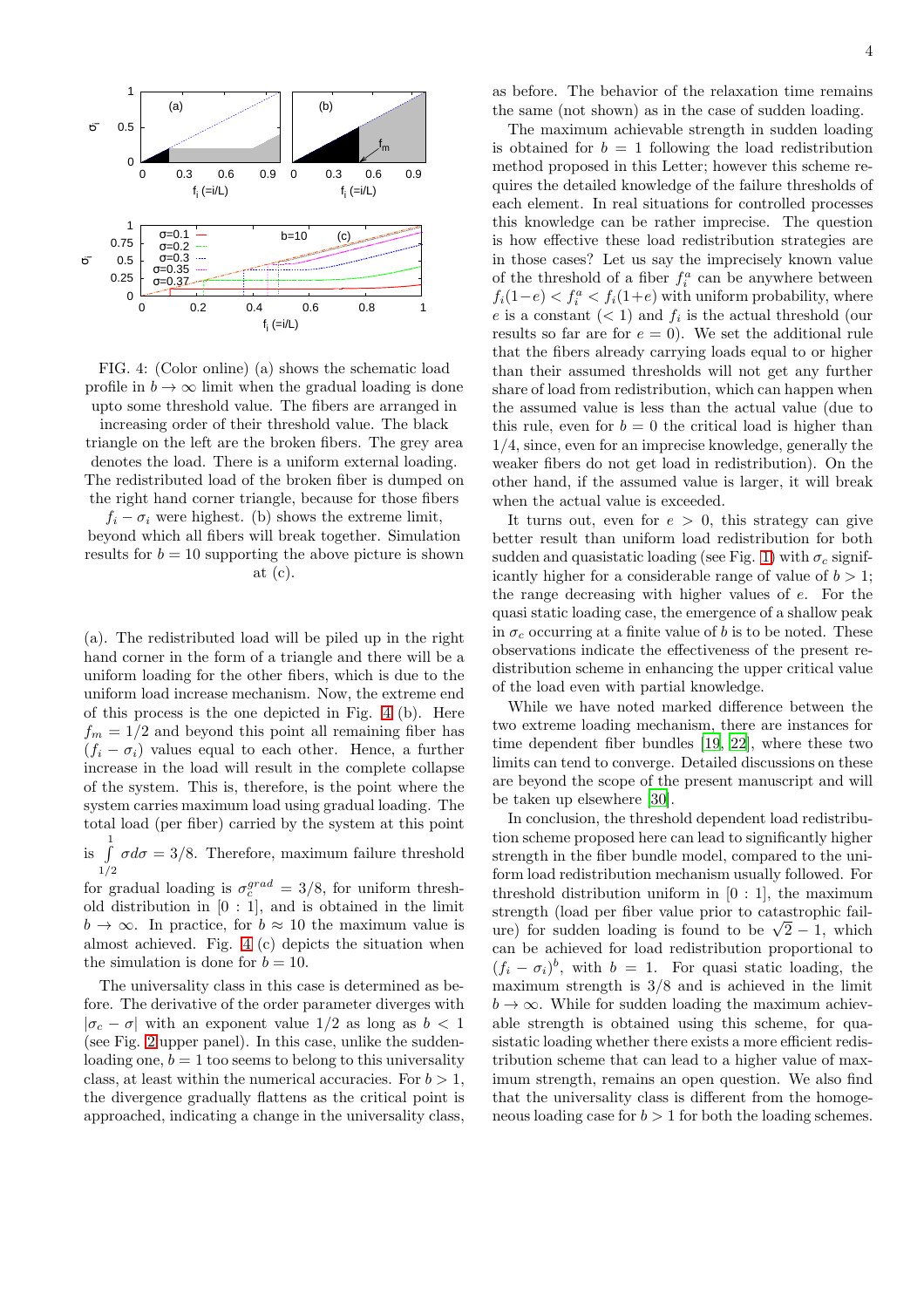The results remain qualitatively valid for other threshold distributions (Weibull, Gumbel, Gaussian) and are also useful when the individual thresholds are known only approximately. The precise bounds obtained here and the corresponding load redistribution mechanisms can help in maximizing the strengths of complex interconnected systems with an ensemble of elements each having finite failure threshold. Of course, this opens up the challenging question of practical implementation, which will depend on the specific details of the system considered.

PS acknowledges financial support from CSIR, Govt. of India and hospitality of The Institute of Mathematical Sciences, where majority of the work was done.

∗ [sbiswas@imsc.res.in](mailto:sbiswas@imsc.res.in)

- <span id="page-4-1"></span><span id="page-4-0"></span>† [psphy@caluniv.ac.in](mailto:psphy@caluniv.ac.in)
- <span id="page-4-2"></span>[1] B. K. Chakrabarti and L. G. Benguigui, *Statistical Physics of Fracture and Breakdown in Disordered Systems* (Oxford University Press, Oxford, 1997); M. Sahimi, *Heterogeneous Materials II: Nonlinear and Breakdown Properties* (Springer-Verlag, New York, 2003); S. Biswas, P. Ray, B. K. Chakrabarti, *Statistical physics of fracture, breakdown and earthquake* (Wiley-VCH, July 2015).
- <span id="page-4-3"></span>[2] D. S. Callaway, M. E. J. Newman, S. H. Strogatz, D. J. Watts, Phys. Rev. Lett. 85, 5468 (2000); R. Albert, I. Albert, G. L. Nakarado, Phys. Rev. E 69, 025103(R) (2004); G. J. Baxter, S. N. Dorogovtsev, A. V. Goltsev, J. F. F. Mendes, Phys. Rev. Lett. 109, 248701, 2012.
- <span id="page-4-4"></span>[3] J. A. Cuesta, F. C. Martínez, J. M. Molera, A. Sánchez, Phys. Rev. E 48, 4175(R) (1993); B. K. Chakrabarti, Physica A 372, 162 (2006); S. Tadaki, M. Kikuchi, M. Fukui, A. Nakayama, A. Shibata, Y. Sugiyama, T. Yoshida, S. Yukawa, New J. Phys. 15, 103034 (2013).
- <span id="page-4-5"></span>[4] M. Schäfer, J. Scholz, M. Greiner, Phys. Rev. Lett. 96, 108701 (2006).
- <span id="page-4-6"></span>[5] A. E. Motter, Y-C. Lai, Phys. Rev. E 66, 065102(R) (2002).
- <span id="page-4-7"></span>[6] R. Albert, H. Jeong, A-L, Barabási, Nature 406, 378 (2000); L. K. Gallos, R. Cohen, P. Argyrakis, A. Bunde, S. Havlin, Phys. Rev. Lett. 94, 188701 (2005); X. Huang, J. Gao, S. V. Buldyrev, S. Havlin, H. E. Stanley, Phys. Rev. E 83, 065101(R) (2011).
- <span id="page-4-8"></span>F. T. Peirce, J. Text. Inst. 17, T355 (1926).
- <span id="page-4-9"></span>[8] H. E. Daniels, Proc. Royal Soc. London A 183, 405 (1945).
- [9] S. L. Phoenix, H. M. Taylor, Adv. Appl. Prob. 5, 200 (1973).
- <span id="page-4-14"></span>[10] S. L. Phoenix, Fiber Sc. Tech. **7**, 15 (1974).
- [11] S. L. Phoenix, Int. J. Engg. Sc. 13, 287 (1975).
- [12] S. L. Phoenix, Adv. Appl. Prob. 11, 153 (1979).
- [13] D. G. Harlow, S. L. Phoenix, Int. J. Fract. 17, 601 (1981).
- [14] H. E. Daniels, Adv. Appl. Prob. 21, 315 (1989).
- [15] P. L. Leath, P. M. Duxbury, Phys. Rev. B 49, 14905  $(1994)$ .
- [16] S. J. Zhou, W. A. Curtin, Acta. Met. 43, 3093 (1994).
- [17] S.L. Phoenix, M. Ibnabdeljalil and C.-Y. Hui, Int. J. Solids and Structures 34, 545 (1997).
- <span id="page-4-15"></span>[18] W. A. Curtin, M. Pamel and H. Scher, Phys. Rev. E 55.

12051 (1997).

- <span id="page-4-20"></span>[19] W. I. Newman, S. L. Phoenix, Phys. Rev. E 63, 021507 (2001).
- [20] S. Mahesh, S. L. Phoenix and I. J. Beyerlein, Int. J. Fract. 115, 41 (2002).
- [21] P. K. Porwal, I.J. Beyerelin and S.L. Phoenix, J. Mech. Mat. Struct. 1, 1425 (2006).
- <span id="page-4-10"></span>[22] S. L. Phoenix, W. I. Newman, Phys. Rev. E 80, 066115 (2009).
- <span id="page-4-11"></span>[23] S. Pradhan, A. Hansen, B. K. Chakrabarti, Rev. Mod. Phys 82, 499 (2010).
- <span id="page-4-12"></span>[24] A. Stormo, K. S. Gjerden, A. Hansen, Phys. Rev. E 86, 025101(R) (2012).
- <span id="page-4-13"></span>[25] S. Biswas, S. Roy, P. Ray, Phys. Rev. E 91, 050105(R)  $(2015)$
- <span id="page-4-16"></span>[26] F. Kun, M. H. Costa, R. N. Costa Filho, J. S. Andrade Jr., J. B. Soares, S. Zapperi, H. J. Herrmann, J. Stat. Mech. 2007, P02003 (2007).
- <span id="page-4-17"></span>[27] G. Caldarelli, C. Castellano, A. Petri, Physica A 270, 15 (1999).
- <span id="page-4-18"></span>[28] Y. Moreno, J. B. Gómez, A. F. Pacheco, Phys. Rev. Lett. 85, 2865 (2000).
- <span id="page-4-19"></span>[29] C. Roy, S. Kundu, S. S. Manna, Phys. Rev. E 87, 062137 (2013).
- <span id="page-4-21"></span>[30] S. Biswas, P. Sen, in preparation.

# Maximizing the strength of fiber bundles under uniform loading: supplemental material

### DERIVATION OF LOWER BOUND OF CRITICAL LOAD FOR SUDDEN LOADING

One can show that for  $b > 1$ , if there is a recursive dynamics that continues beyond the first redistribution step, then it initiates from the fibers having highest thresholds. As mentioned in the main text, the increment of the load on a fiber with failure threshold  $f_i$  in the first redistribution step, following a sudden application of load  $\sigma$  is

$$
x(f_i) = \frac{\sigma^2(b+1)}{(1-\sigma)^{b+1}} (f_i - \sigma)^b.
$$
 (5)

Hence the total load on a fiber with threshold  $f_i$  becomes  $\sigma + x(f_i)$ . Since all fibers having threshold on or below  $\sigma$  have already broken immediately after the application of load, all remaining fibers are of threshold higher than σ. Hence we can write

$$
f_i = \sigma + \epsilon_i. \tag{6}
$$

First we show that for very small  $\epsilon_i$ , the fiber survives. The condition for survival for a fiber is (dropping the index  $i)$ 

$$
x(f) + \sigma < f
$$
  
\n
$$
\Rightarrow \frac{\sigma^2(b+1)}{(1-\sigma)^{b+1}} \epsilon^b + \sigma < \sigma + \epsilon
$$
  
\n
$$
\Rightarrow \frac{\sigma^2(b+1)}{(1-\sigma)^{b+1}} \epsilon^{b-1} < 1.
$$
 (7)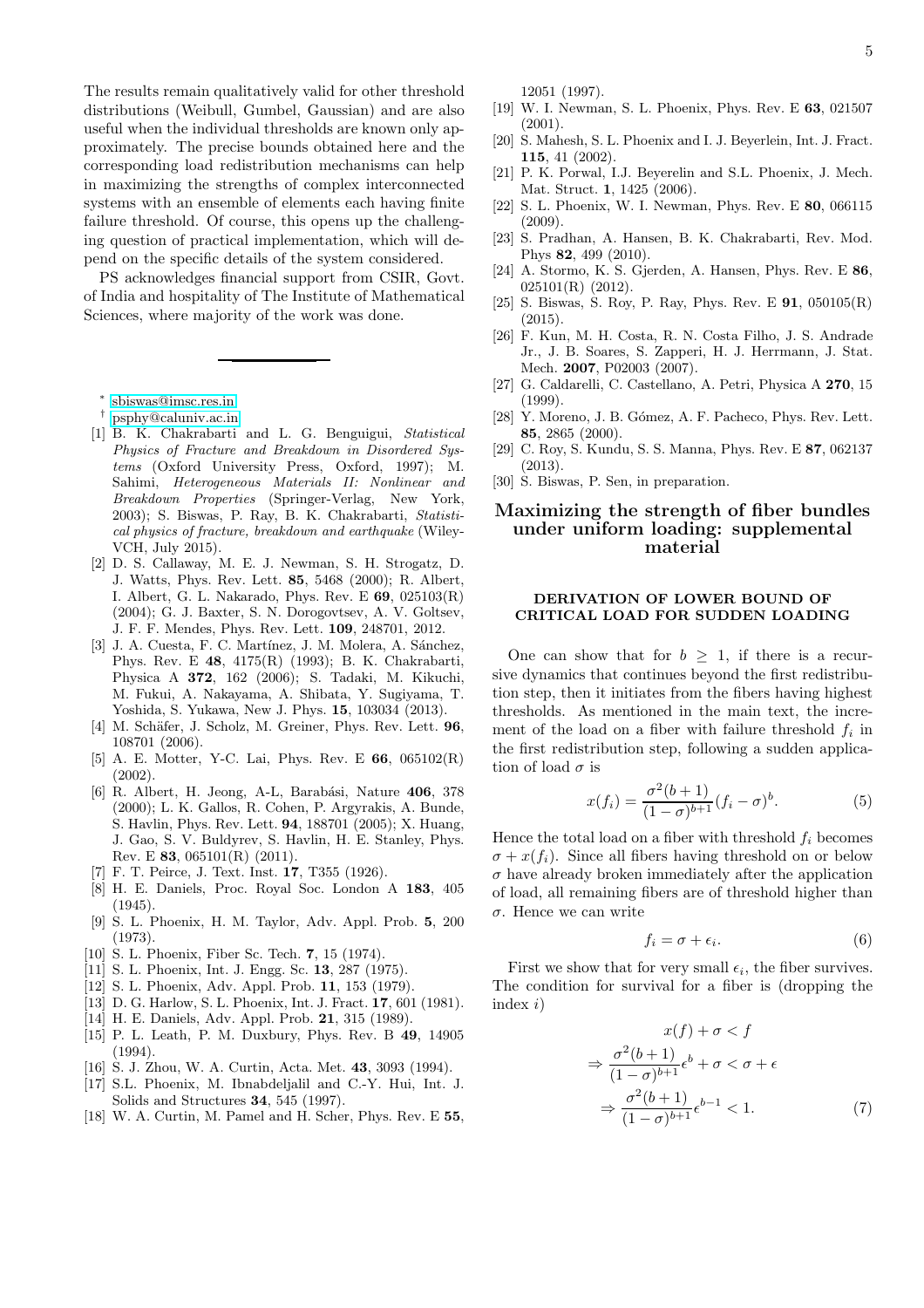<span id="page-5-1"></span>

FIG. 5: (a) The critical stress for sudden loading is plotted (this corresponds to the  $e = 0$  line in Fig. 1 (a)) along with the lower-bound (Eq. [9\)](#page-5-0) for  $b \geq 1$ . The lower bound essentially marks the onset of recursive dynamics and hence matches with the critical load for  $b = 1$ where the process is single step. (b) The stress profiles on the fibers (arranged in ascending order of their failure thresholds) after the first redistribution step for different  $\sigma$  values and for  $b = 2$ . For  $\sigma \geq \sigma_l$  ( $\approx 0.366$  in this case), the fibers with high threshold values will break, indication the onset of recursive dynamics.

This is satisfied for small  $\epsilon$  and when  $b > 1$  (and  $\sigma$  not close to unity, which would in any case break the entire system). Hence the breaking of the fibers will begin from the highest threshold value (unity in this case). This picture is also supported in Fig. [5](#page-5-1) (b), where we have plotted the load profiles on the fibers (arranged in ascending order of their threshold values) after the first redistribution step for different  $\sigma$  values. As can be seen from the figure, there is a value  $\sigma_l$ , on or above which more fibers will break in this step, marking the onset of recursive dynamics. The value of  $\sigma_l$  can be estimated from the condition that it is the load for which the fiber with highest threshold value (unity) will break after first redistribution. Hence

$$
x(f_i = 1) + \sigma_l = 1.
$$
\n<sup>(8)</sup>

This gives,

<span id="page-5-0"></span>
$$
\sigma_l = \frac{\sqrt{1+b}-1}{b},\tag{9}
$$

which is essentially a lower bound of  $\sigma_c$  for  $b > 1$ . These are also supported by numerical simulations (see Fig. [5](#page-5-1) (a)). An estimate of this lower bound may be useful for safe designs.

# CALCULATION OF THE NORMALIZATION CONSTANT A

The normalization condition (Eq. (1) in the main text) reads

$$
\sum_{i \in S} \int_{\sigma}^{1} \left[ A(f_i - \sigma)^b \sigma^2 N + \sigma \right] P(f_i) df_i = \sigma N, \qquad (10)
$$

while the sum is performed on the surviving fibers (i.e.  $i \in \mathcal{S}$ ) following an application of load  $\sigma$  on each fiber (hence the limit in the integral), the right hand side is the total applied load, which is to be conserved. Performing the integral

$$
\sum_{i \in \mathcal{S}} \left[ A \, \frac{(f_i - \sigma)^{b+1}}{b+1} \bigg|_{\sigma}^1 \sigma^2 N + \sigma (1 - \sigma) \right] \frac{1}{1 - \sigma} = \sigma N,\tag{11}
$$

where we have used  $P(f) \propto 1/(1-\sigma)$  for the remaining fibers. Now the sum gives a factor  $(1-\sigma)N$ , which is the number of remaining fibers. Putting that in the above equation we have

$$
A = \frac{(b+1)}{N(1-\sigma)^{b+1}},
$$
\n(12)

which is used in the main text.

## CALCULATION OF UPPER BOUND OF FAILURE THRESHOLD FOR SUDDEN LOADING

In the main text, the upper bound of failure threshold  $(\sigma_m)$  was derived for the threshold distribution uniform in [0 : 1]. Here we provide the general expression for arbitrary threshold distribution and then focus on the specific type of uniform distribution (between  $[a:1-a]$ ) for which the mean is fixed at  $1/2$ . The  $a \to 0$  limit is the one we studied in the main text.  $\sigma_m$  has non-monotonic variation with a.

First consider an arbitrary threshold distribution function  $p(f)$  defined in  $[0 : \infty]$ . If a load  $\sigma_m$  is applied uniformly on all fibers, then all fibers having threshold values less than  $\sigma_m$  will break immediately. Now, the best possible scenario (with regard to higher failure threshold)